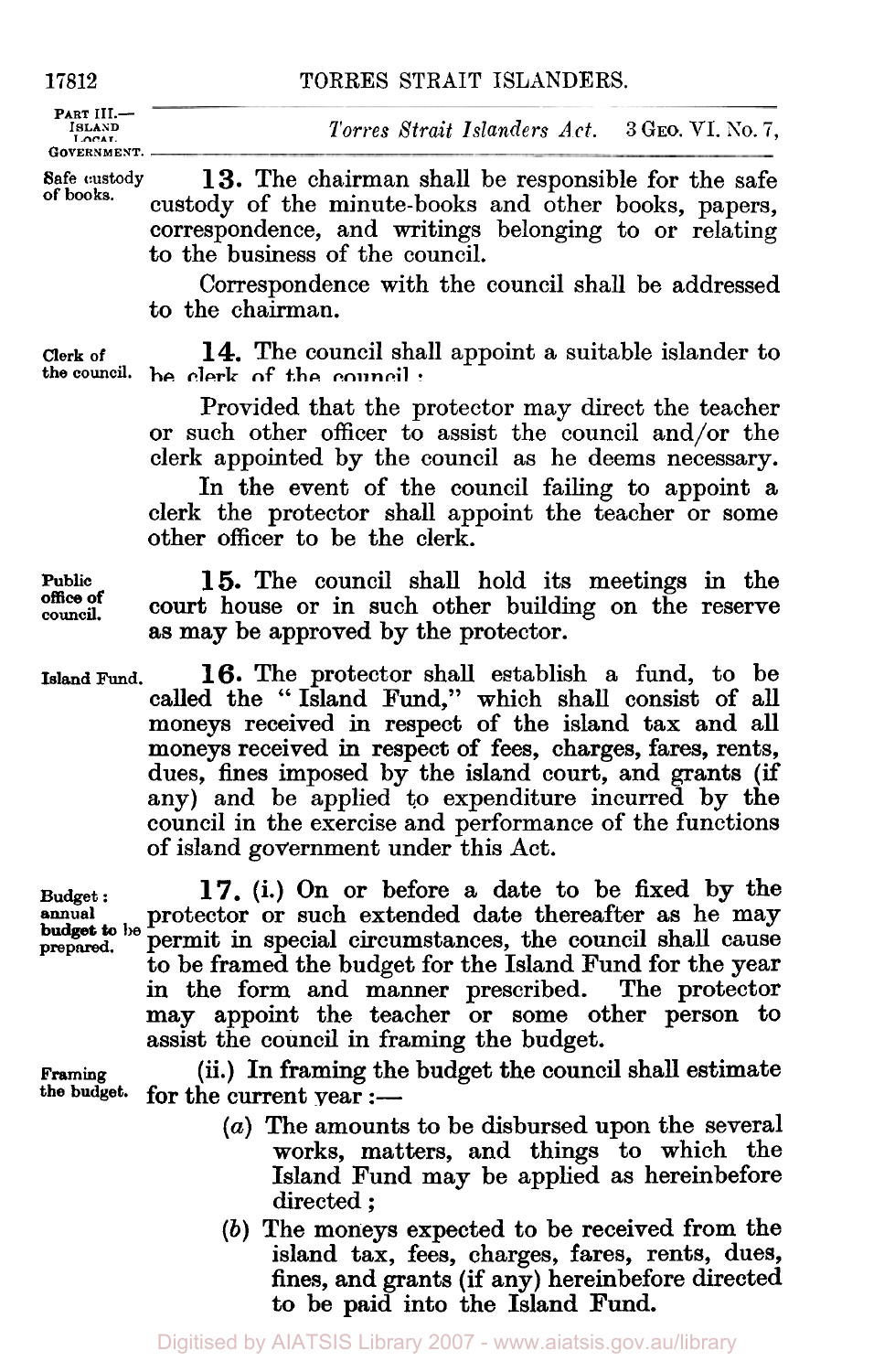**PART III.- GOVERNMENT.** 

(iii.) The budget shall be adopted by the council at the first meeting after the date fixed for the framing of the budget or before such later date as the protector may permit in special circumstances.

(iv.) The council shall have power to make and levy a tax (herein referred to as the " island tax ") upon such basis as may be prescribed by the by-laws or in so far as not so prescribed, determined by the council and to impose fees, charges, fares, rents, and dues in respect of any property service matter, and thing for the purpose of enabling it to exercise and perform its functions.

(V.) The island tax shall be founded on the budget and shall be made and levied by the council by resolution and shall be collected by the council: Provided, however, that the protector shall, if required by the council, as far as practicable collect the island tax by deductions from the earnings of islanders.

(vi.) The council shall not make any disbursement in any year from the Island Fund which has not been provided for in the budget except in emergent or extraordinary circumstances approved by the protector.

# *Functions and Powers of Council.*

18. **(1.)** The council shall have delegated to it the General functions of local government of the reserve, and shall powers. be charged with the good rule and government **of** the reserve in accordance with island customs and practices, and shall have power to make by-laws for such good rule and government and to cause all such by-laws to be observed and carried out.

**(2.)** The council shall in addition have power to make by-laws for promoting, maintaining, regulating, and controlling the peace, comfort, health, moral safety, convenience, food supply, housing, and welfare **of** the inhabitants of the reserve, and for the planning, development, and embellishment **of** the reserve, and **for** the direction, administration, and control of the working and business of the local government of the reserve, and shall cause all such by-laws to be carried out.

**(3.)** Without limiting the generality of its powers and authorities, the council shall have and possess and may exercise and perform express powers and authorities including the power to make by-laws in relation to the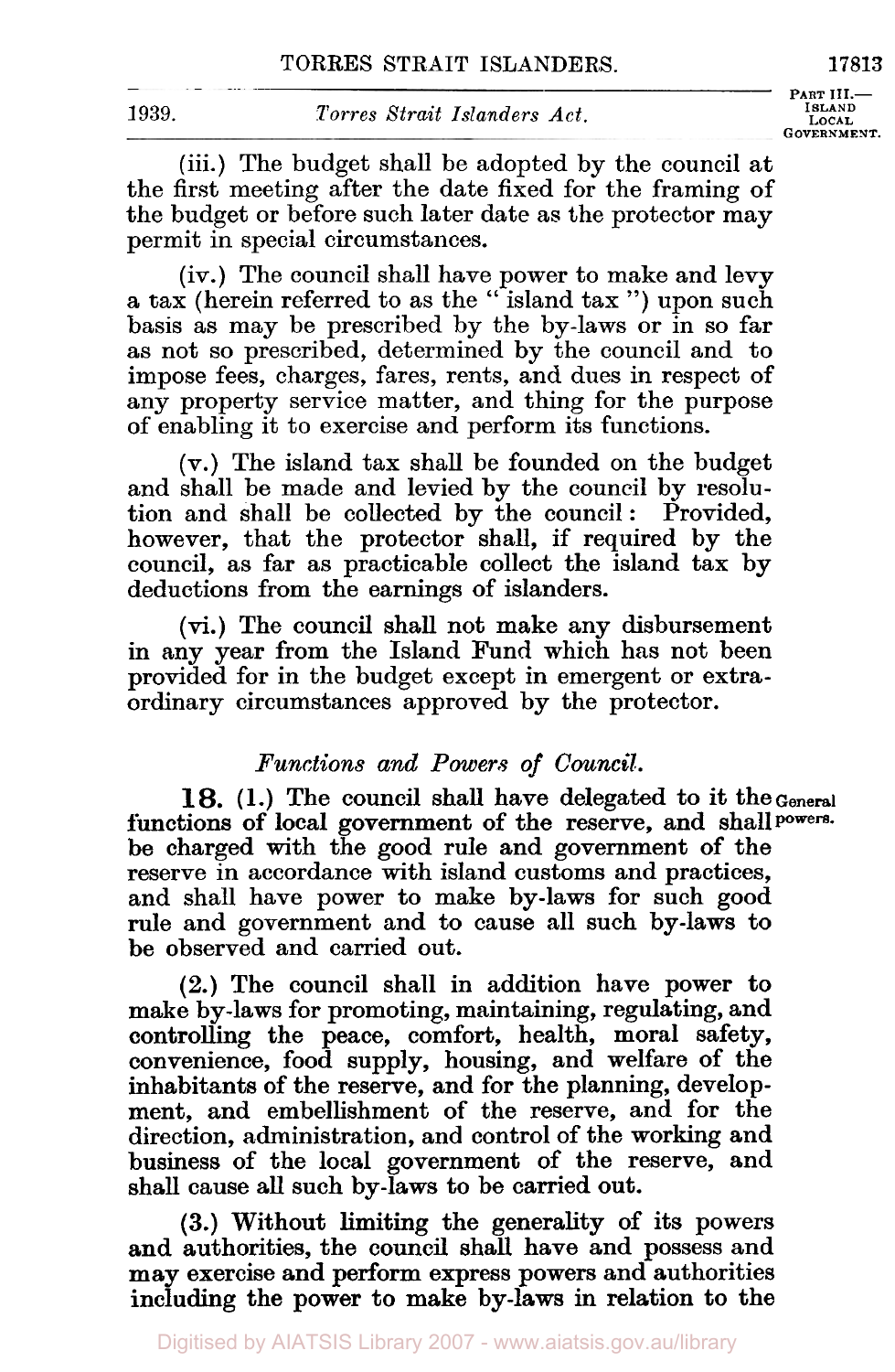PART III.-<br> **ISLAND** LOCAL<br>**GOVERNMENT.** 

**ISLAND LOCAL** *Torres Strait Islanders Act.* **3 GEO.** VI. No. 7,

following matters : The undertaking, provision, construction, maintenance, management, execution, control, regulation, and/or regulation of the use of roads, bridges, viaducts, and culverts, baths, and bathing-places, and culverts, baths, and health, sanitation, cleansing, and scavenging, drainage, removal, suppression and abatement of nuisances, public conveniences, water conservation, disposal of the dead, village planning, subdivision of land and use and occupation **of** land, buildings and use and occupation of buildings, protection from fire, boundaries and fences, eradication and destruction of noxious weeds, animals, agricultural drainage and reclamation of land, and generally all works, matters, and things in its opinion necessary **or** conducive to the good rule and government of the reserve and the well-being of its inhabitants.

**(4.)** The power to control and regulate shall include power to license or permit **or** refuse to license **or** permit **or** prevent **or** prohibit by by-laws in that behalf.

*(5.)* Fees, charges, fares, rents, and/or dues may be imposed by by-law but this subsection shall not prejudice the power **of** the council to impose same **or** any of them by resolution.

**(6.) A** by-law may be amended **or** repealed at any time by another by-law.

**(7.)** The council shall cause printed copies of all by-laws to be kept at the office of the council.

**(8.) A** by-law shall have no force **or** effect until it is approved by the Director, but every by-law approved by the Director shall come into operation on the day of such approval **or** such later date as the Director shall **fix.** 

(9.) **A** by-law may prescribe a penalty for the breach thereof **or of** any other by-law, but no pecuniary penalty prescribed shall exceed five pounds and no term **of** imprisonment prescribed shall exceed three months.

**19. (1.)** The council may, subject to the approval **Of** the protector, appoint island police.

**(2.)** The island police shall have and exercise such powers and duties as are directed by the protector **or, in** *so* far **as** not directed, prescribed by the by-laws.

Appointduties **of ment** and island **police.** 

**By-laws.**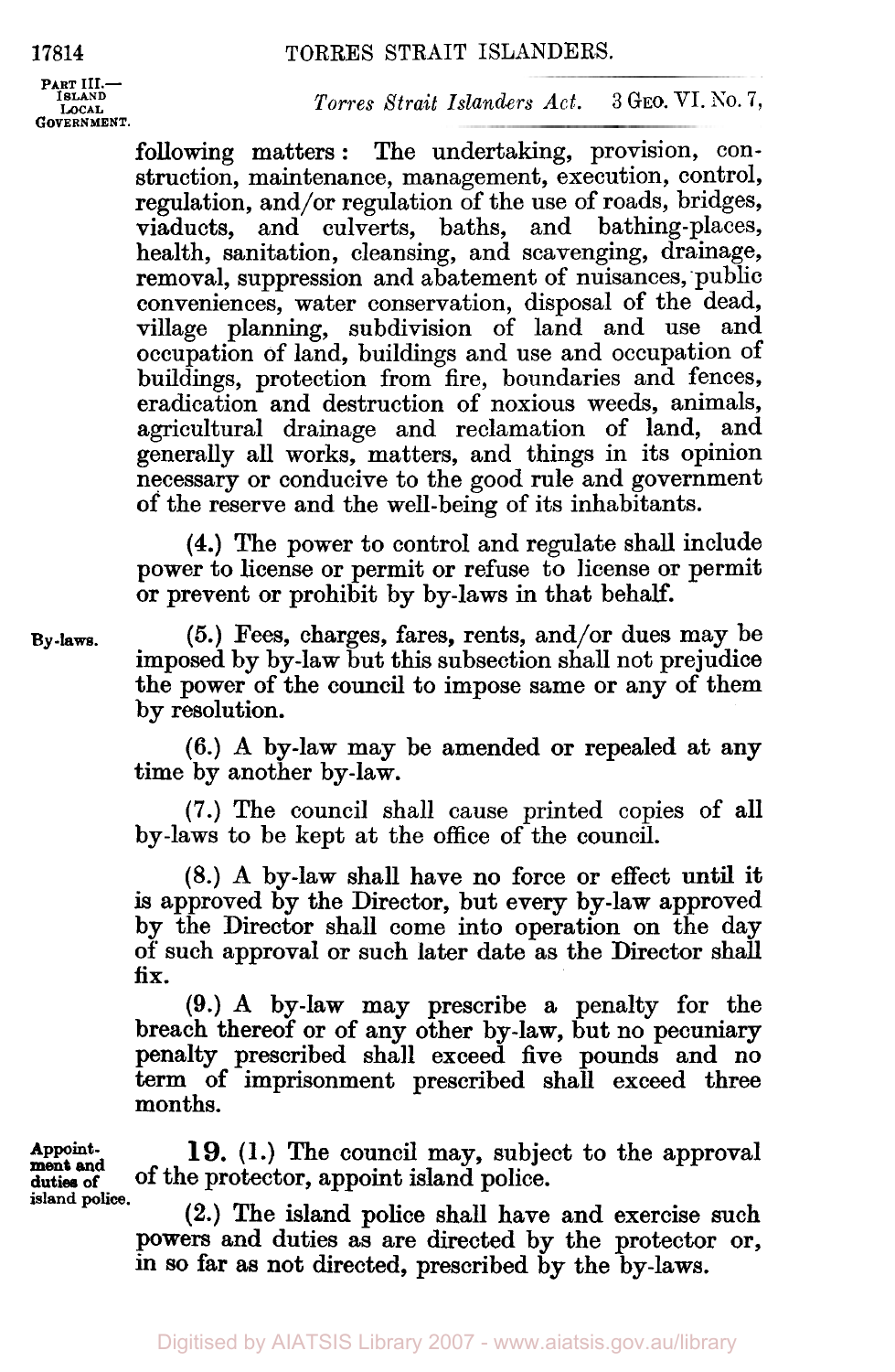## PART IV.-ISLAND COURT.

**Council to 20. (1.)** The island council may at any time **constitute** constitute the island court for the purpose **of** exercising **court.**  the jurisdiction **of** such court within its reserve.

The island court shall be duly constituted at any time by a majority of the whole number of members of the council.

**No** councillor shall sit as a member of the island court constituted **for** the purpose of hearing and determining any offence alleged to have been committed by him.

committed by islanders on the reserve against the **penalties**. by-laws **of** the reserve. **(2.)** The island court shall adjudicate on all offences **Offence and** 

**(3.)** (i.) The clerk of the council shall be clerk of the court.

(ii.) The teacher **or** such officer as the protector may direct shall attend the sittings of the court to assist the court in any matter upon which the court desires to be advised or assisted: Moreover, it shall be the duty of the teacher **or** such officer to assist the clerk of the court in the execution **of** his office.

book to be called the " court book." The particulars to court book. be entered therein shall be as prescribed by the by-laws. **The** council shall have the custody **of** the court book, which shall be open to the inspection of the protector at any time. **(4.)** The records **of** the court shall be entered in a **Custody of** 

shall be notified of the day and hour at which he **is summons**  required to attend the court. If he fails to attend the **court** may order the police to bring him before them; if he then fails to give a satisfactory explanation of his non-attendance he may be fined two shillings and six pence **or** imprisonment for twenty-four hours, in addition **to**  any other penalty **to** which he may be liable on conviction of the offence with which 'he is charged. *(5.)* Any person against whom a complaint is made **Issue of** 

having been notified to do so may be fined two shillings and **six** pence **or** imprisonment **for** twenty-four hours. **(6.) Any** witness failing to attend the court after witnesses.

and the nature of their offence clearly explained to them open court. and their plea **of** guilty or not guilty shall be recorded in the court book before any statement is made **or**  evidence is taken. **(7.)** *All* offenders shall be charged in open court Charge in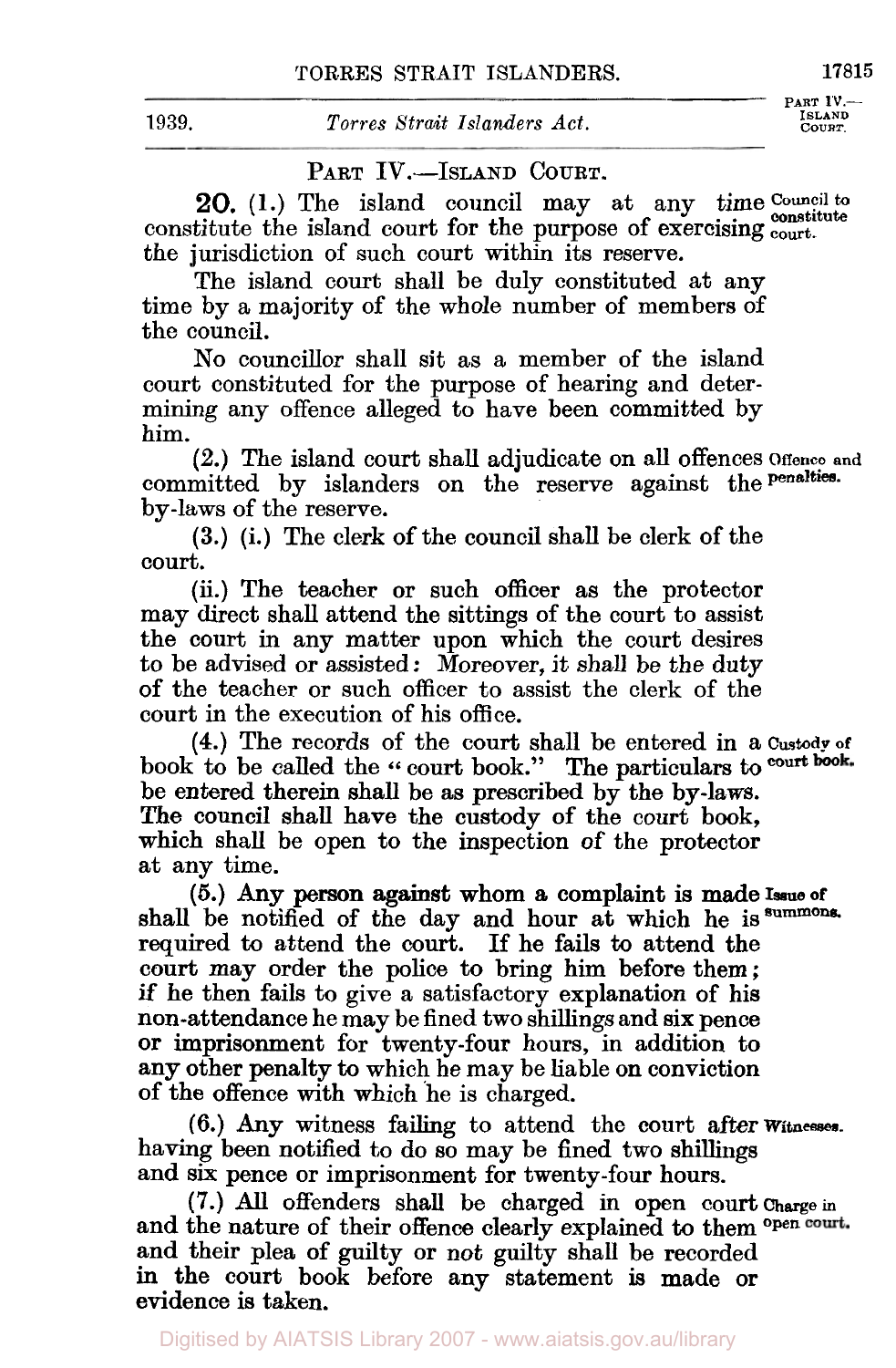**PART IV.- ISLAND** 

**COURT.** *Torres Strait Islanders Act.* **3 GEO.** VI. *So.* 7,

**Reduction of (8.)** The protector may remit or reduce any penalty or term of imprisonment imposed by the island court. The protector shall, however, first hear the court. **punishment.** 

**Time to pay fines.** 

**(9.)** If any person who on conviction is ordered to pay a fine or sum of money is unable to do so at once, the court may allow such fine **or** sum of money to be paid by instalments on specified dates. If default is made in payment of the first **or** any subsequent instalment the term of imprisonment ordered may then be enforced for the whole term **or** for a term proportionate to the sum remaining unpaid.

**(10.)** The council shall collect and recover fines imposed by the island court, and pay them into the Island Fund.

**Appeals.** 

**(11.)** Any person dissatisfied with the decision of the island court may, within one month after the pronouncement of the decision, appeal to the protector, **who,** after hearing the island court, may affirm, vary, **or** set aside the decision appealed against on such terms **as** he considers reasonable.

**PART V.-**  PRESERVATION **PROTECTION.** 

# PART V.-PRESERVATION AND PROTECTION.

Application **21.** Subsections two and three of section six, *Aboriginals* sections fourteen to seventeen, both inclusive, subsection<br>*Preservation* and of soction eighteen, parameters (a) and (d) of sub**and** *Preservation* one **of** section eighteen,. paragraphs *(a)* and *(d)* of sub-*Protection* section one of section nineteen, section twenty, sections *Act* of 1939." twenty-three to twenty-eight hoth inclusive subsections *twenty-three to twenty-eight, both inclusive, subsections* 

one and two of section twenty-nine, and sections thirtyone to thirty-eight, both inclusive, of \*"The Aboriginals" *Preservation and Protection Act* of **<sup>1939</sup>**" shall, subject as hereinafter provided, be read and construed with this Act and shall, *mutatis mutandis,* apply and extend for the purposes of this Act.

**For** the purpose of so reading, construing, applying, and extending any such enactment of \*" *The Aboriginals Preservation and Protection Act of* **1939,"** but without limiting the generality of this section, the terms hereunder set forth shall be read and construed as having the meanings respectively assigned to them, that is to say  $:$   $-$ 

Aboriginal. <br> **"Aboriginal "-Islander;** 

Aboriginal **Court** " Aboriginal court"—Island court ;

\* **3** *Geo.* **VI. No. 6,** *supra,* **page 17455.**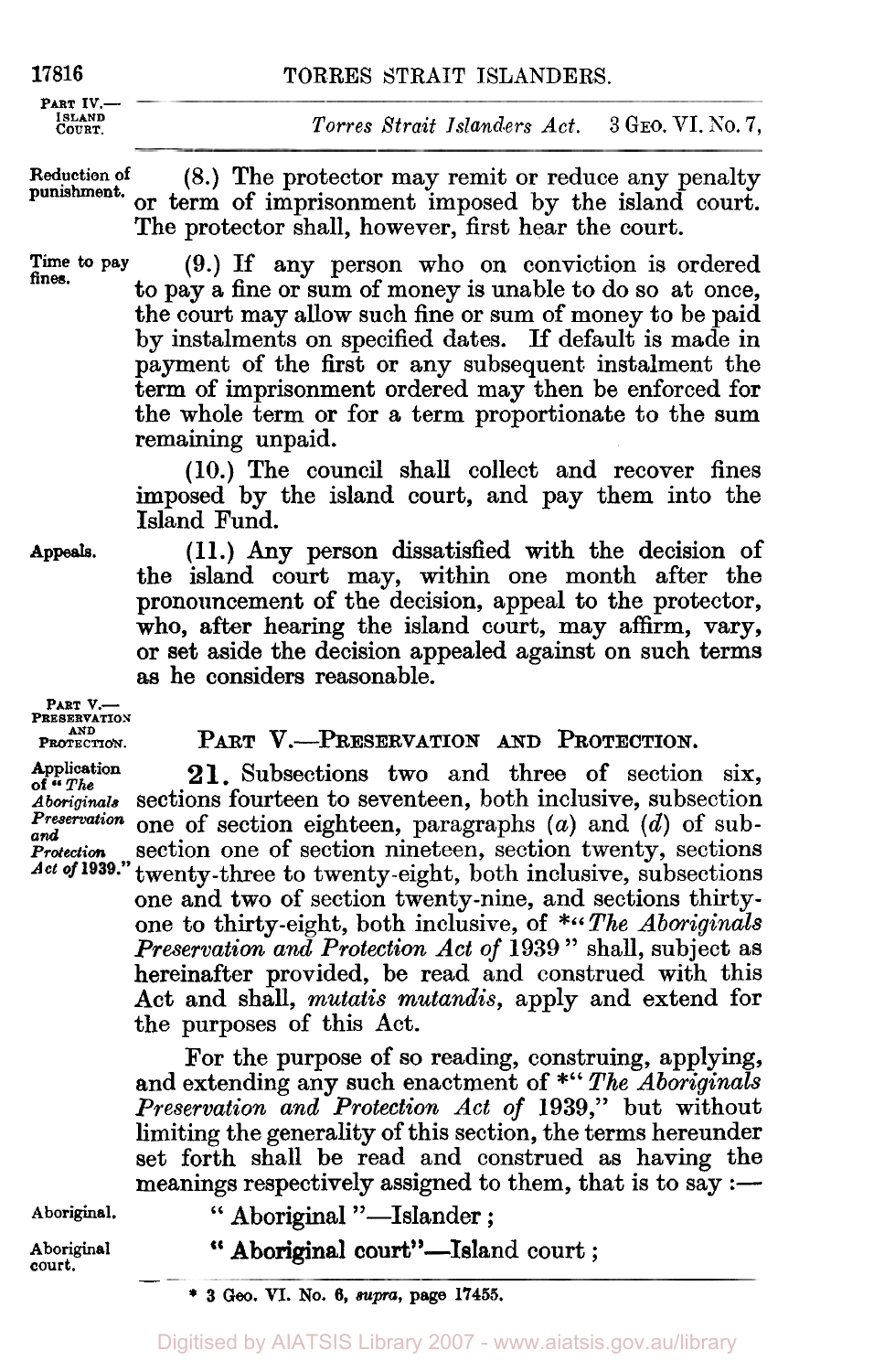**PART**  $V$ **.--PRESERVATION** *AND*  **PROTECTION.** 

- " Director"-The Director of Native Affairs **Director.**  except in subsection five of section fourteen, subsections two and three of section sixteen, section seventeen, and section thirty-three, when this term shall be read and construed as meaning the Protector of Islanders ;
- south latitude which are part of the State of Queensland ; " District"-The islands north of eleven degrees District.
- <sup>01</sup> Vueensland;<br>
"Protector " or "Protector of Aboriginals "- Protector or Protector of Islanders;<br>"Reserve"--A reserve for islanders; Protector or Protector of Aboriginals Protector of Islanders;<br>
Protector of Islanders;<br> **Aboriginals.** 
	-
- **Reserve.**
- <sup>"</sup> Superintendent"-In section thirty-three means super-<br>
intendent. the island council;
- "This Act"-\*" The Torres Strait Islanders Act This Act. *of* **1939."**

Subsection fourteen of section fourteen of †'' *The Aboriginals Preservation and Protection Act of* **1939** " shall be so read and construed and applied and extended by reading therein the words "from the district constituted by the Torres Strait islands to another place constituted by the Torres Strait islands to another place<br>within the territorial jurisdiction of Queensland " in within the territorial jurisdiction of Queensland" in lieu of the words " from one district to another district."

22. The Director may by writing under his hand **Removal** of from time to time cause any islander to be removed from any reserve to any other reserve (or **to** a reserve under †" *The Aboriginals Preservation and Protection Act of*  **<sup>1939</sup>**") and kept there : **islanders.** 

Provided that no such removal shall be effected without the recommendation of the island court.

Any person so removed shall not be released by the Director without the recommendation of the island **court.** 

Subsection five of section twenty-two of *†''The Aboriginals Preservation and Protection Act of* **1939,"**  shall, *mutatis mutandis,* apply and extend for the purposes of this section.

23. (1.) Notwithstanding anything contained in Protector **to**  $\Delta ct$  or any other  $\Delta ct$  or law any vessel or other be trustee **plant, and**  this Act or any other Act or law, any vessel or other **of island**  such islander or islanders for the purpose of engaging in **produce**. plant the property of any islander or islanders used by vessels,

<sup>\*</sup> This **Act.** 

<sup>†</sup> **3** *Geo.* **VI. No. 6,** *supra,* **page 17455.**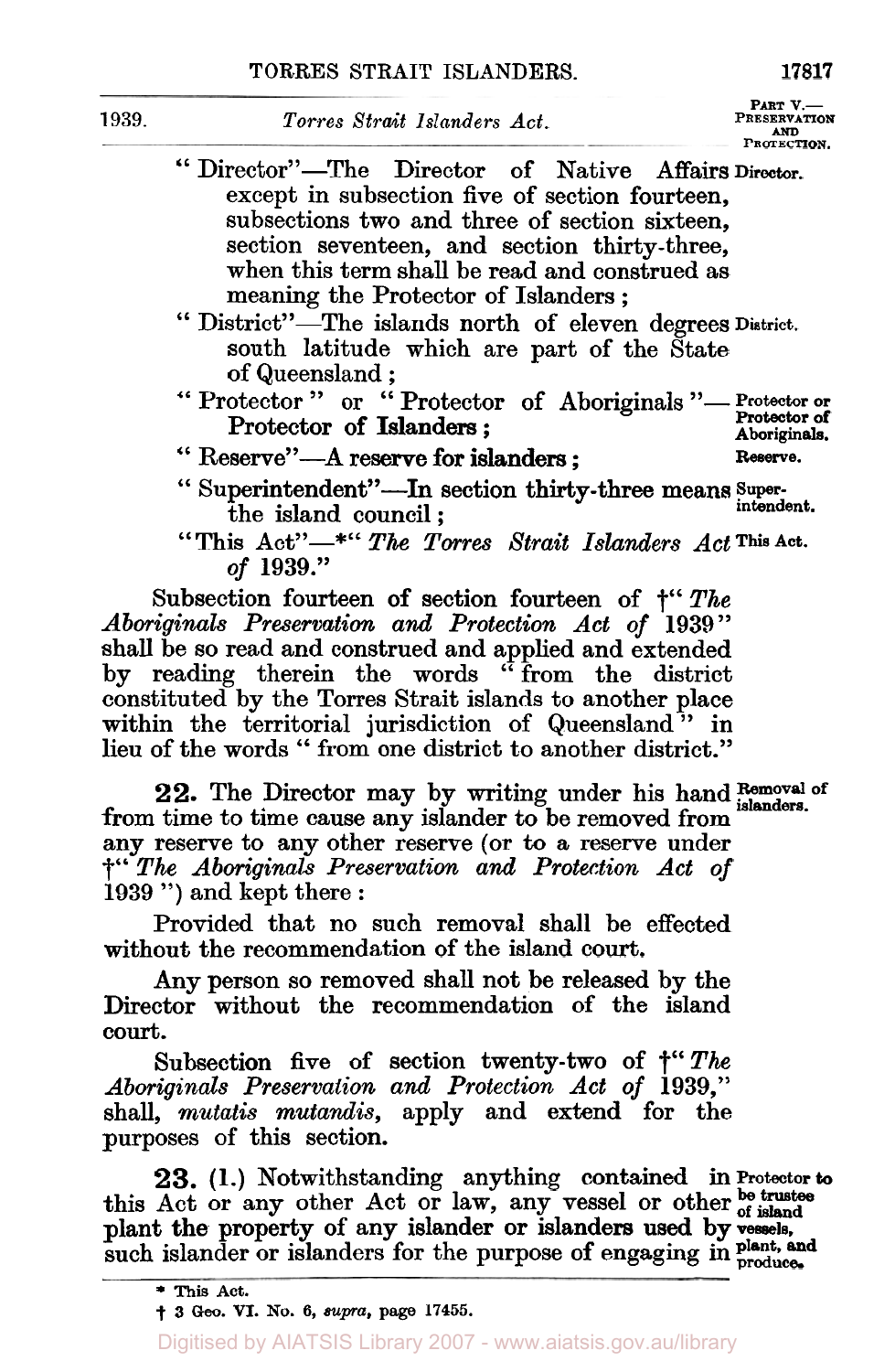**PART V.-**<br>**PRESERVATION AND PROTECTION.** 

any industry shall be deemed to be vested in the protector as trustee for the islander or islanders concerned upon the following trusts, namely  $:$   $-$ 

- (i.) To direct the working of such vessel or plant by such islander or islanders in the manner deemed by him to be to the best advantage of such islander or islanders ; and
- (ii.) **To** sell **or** authorise the sale on behalf of such islander or islanders of such vessel, plant, or the produce of such vessel or plant.

**(2.)** The protector may repudiate any contract of sale of any such vessel, plant, or produce which has been made without his authority and may recover by action in any court of competent jurisdiction any vessel, plant, or produce delivered to the purchaser pursuant to such repudiated contract or, at the discretion of the adjudicating court, the fair market value thereof.

If the whole **or** any part **of** the stipulated purchase price is proved to have been paid to the islander or islanders entitled to the beneficial interest in the vessel, plant, or produce concerned, the amount thereof may be set off against the protector's claim.

**(3.)** The purchase price of any vessel, plant, or produce sold by or with the authority of the protector shall be paid to him and, if not so paid, may be recovered by him as the seller thereof.

The protector shall pay out of the purchase price all expenses properly incurred in respect of the sale of the vessel, plant, or produce concerned, all debts properly incurred with respect thereto, and the moneys due to the islanders entitled to the beneficial interest therein according to their respective shares, and shall at the time of payment to them account in the prescribed manner to the islanders concerned for such purchase price.

**PART VI.- ISLAND INDUSTRIES BOARD.** 

**The Island Industries Board continued under changed name.** 

## PART VI.-ISLAND INDUSTRIES BOARD.

**24.** The repeal of *\*"The Aboriginals Protection and Restriction of the Sale of Opium Acts Amendment Act of*  **1934,"** shall not abolish the Corporation of " The Aboriginal Industries Board " established under that Act, but such Corporation shall, subject to this Act, continue in operation under the changed name of " The Island Industries Board," and neither the repeal of the abovementioned Act nor such change of name

<sup>\*</sup> **26** *Goo.* **V. No. 38,** supra, **page 14883.**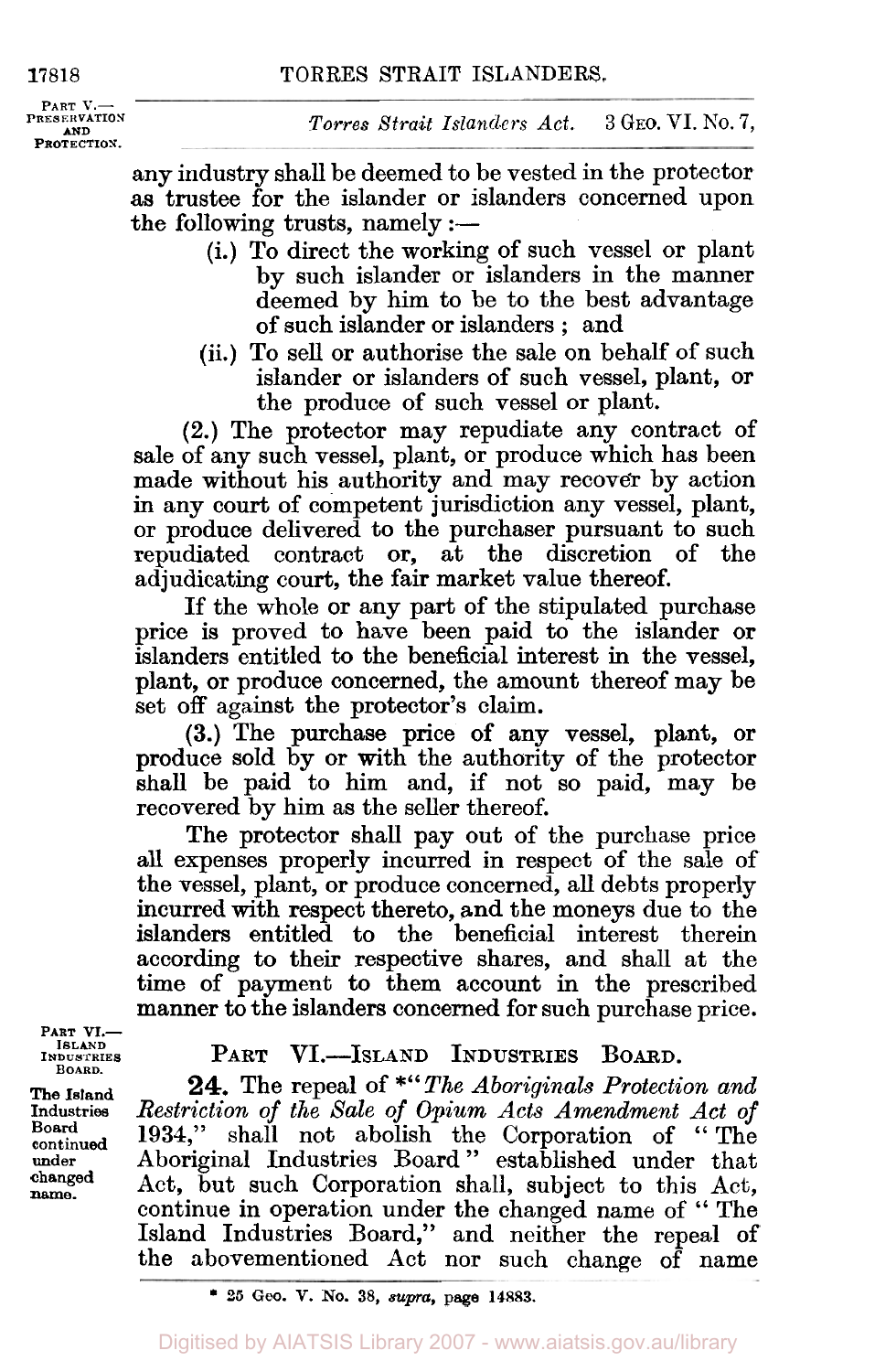shall affect any rights **or** obligations **of** the said Corporation, **or** render defective any legal proceedings by or against the said Corporation, and any legal proceedings that might have been commenced or proceedings that might have been commenced continued against such Corporation by its former name may be commenced **or** continued against it by its new name.

The members, officers, and employees of such Corporation in office or employed at the commencement of this Act shall be deemed to be duly appointed or employed, as the case may be, under this Act and shall continue in their respective offices **or** employments accordingly.

otherwise requires, the following terms shall have the tion. *25.* **(1.)** In this Part of this Act, unless the context Interprets-

otherwise requires, the following terms shall have the coll.<br>
meanings set against them respectively, that is to say :—<br>
"Board "-The Island Industries Board Board.<br>
have been meaninged "Board"-The Island Industries

- hereinbefore mentioned;<br>
"Prescribed "-Prescribed by this Part of this Prescribed. Act ;
- " Regulations "-Regulations made under the Regulations. authority of this Part **of** this Act,

and for the purposes of this Part the terms " islander," and for the purposes of this Part the terms "islander,"<br>"Minister," "Director," "protector," and any other terms shall have the meanings respectively assigned to them by this Act.

renamed " The Island Industries Board " is referred to **of Board. (2.)** (i.) In this Part of this Act the Corporation Constitution **as** the " Board."

(ii.) Such Board shall consist of three members, and such members shall be appointed by the Governor in Council by notification in the *Gazette,* and shall be appointed for such time as the Governor in Council shall deem fit and proper, and shall hold office at the pleasure of the Governor in Council.

(iii.) The members shall be eligible for reappointment for such period as the Governor in Council thinks fit and proper, and when *so* reappointed shall continue to hold office at the pleasure of the Governor in Council.

(iv.) One **of** the members of the Board shall be the protector of islanders for the time being who shall act as chairman of the Board.

(V.) At any meeting two members of the Board shall be required to form a quorum.

**PART VI.—<br>
<b>ISLAND**<br> **INDUSTRIES**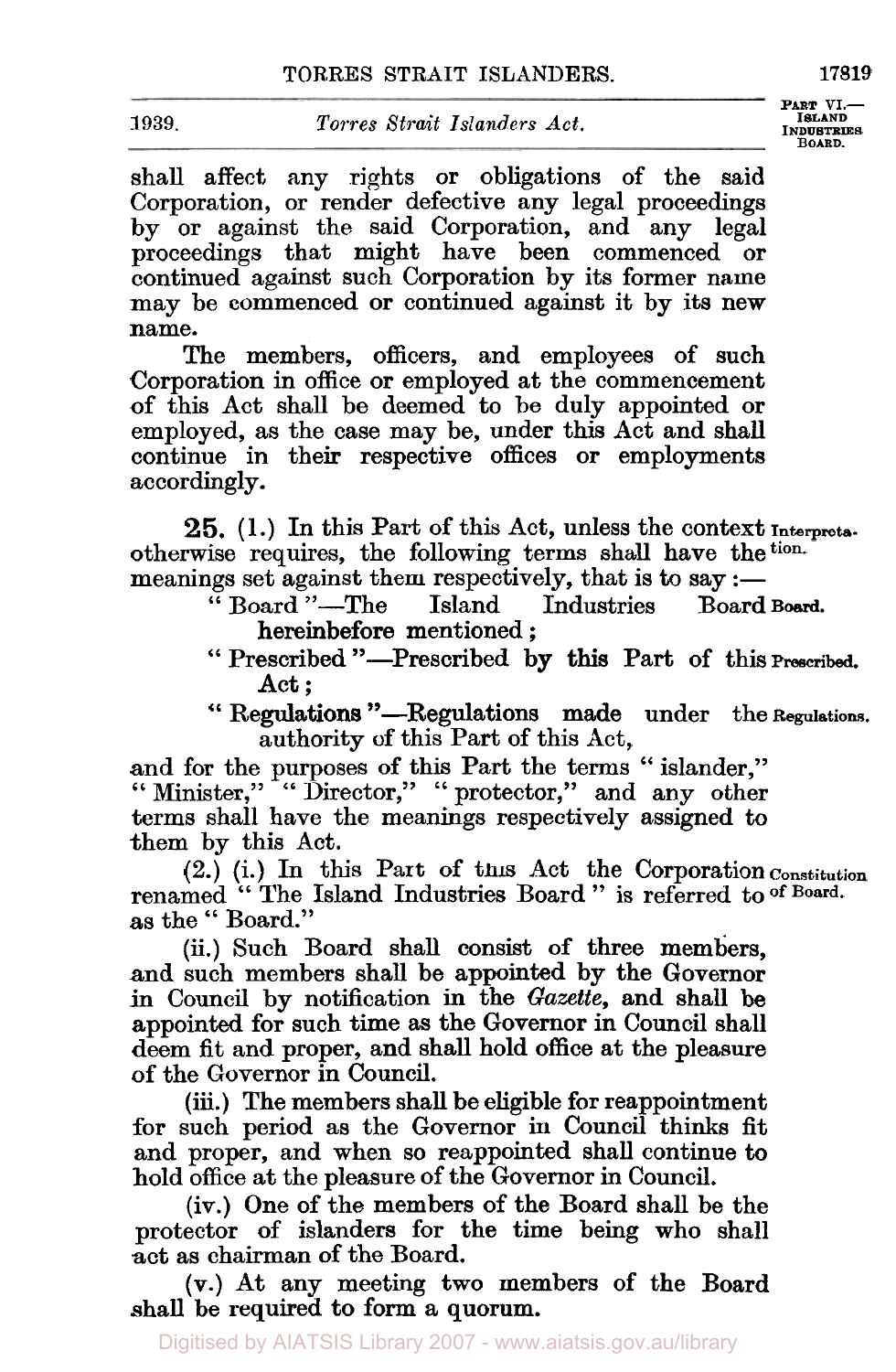**PART VI.---**<br> **ISLAND**<br> **INDUSTRIES BOARD.** 

Board to<br>be a

corporation.

*Torres Strait Islanders Act.*  **3 GEO. VI. No. 7,** 

**(3.)** The Board shall be a corporation by the name of "The Island Industries Board,'' and by that name shall have perpetual succession and an official seal which shall be judicially noticed, and shall be capable in law of suing and being sued, and shall have power to take, purchase, sell, exchange, lease, and hold land, goods, chattels, wharves, boats, and other property.

Vacancies.

**(4.)** In the event of any vacancy arising at any time upon the Board, either through the effluxion of time **or**  by reason of the death, disqualification, or removal **of**  any member, such vacancy shall be filled by the appointment by the Governor in Council of another member to such vacancy.

Any member appointed to any such vacancy shall be appointed and shall be eligible for reappointment for such period as the Governor in Council thinks fit and proper, and shall when so appointed **or** reappointed, as the case may be, hold office at the pleasure **of** the Governor in Council.

**26. (1.)** The Board, subject to the direction of the Minister, shall appoint a secretary, and may appoint such administrative and technical officers, clerks, and other officers as may be considered necessary **for** the due administration of this Part of this Act.

**(2.)** The secretary shall have power to execute documents on behalf **of** the Board and affix the official seal thereto, and also shall have such other powers and perform such other duties as are from time to time appointed by the Board.

**Employment (3.)** The Board may employ such employees and/or employees agents as may be necessary **for** carrying out the **and agents** provisions **of** this Part **of** this Act.

**Employee (4.)** Every officer, agent, **or** employee other than an to hold office officer **of** the Public Service shall hold office during **pleasure.** pleasure only, and shall be paid such salary **or** other remuneration as may be fixed by the Board, and the Board may dismiss any such agent **or** employee, and may discontinue the offices **of or** appoint other persons in the place **of** agents and employees who are dismissed, **or** die, **or** resign, **or** otherwise vacate their employment.

**Acquisition of** land **and Property.** 

*27.* **(1.)** The Board may acquire by purchase, lease, grant, **or** otherwise and hold land **for** carrying out any **of** the purposes **of** this Part **of** this Act, and may also purchase, construct, maintain, and alter such buildings,

**Appointment of officers.** 

**Secretary** *affix*  seal.

**of other** 

**during**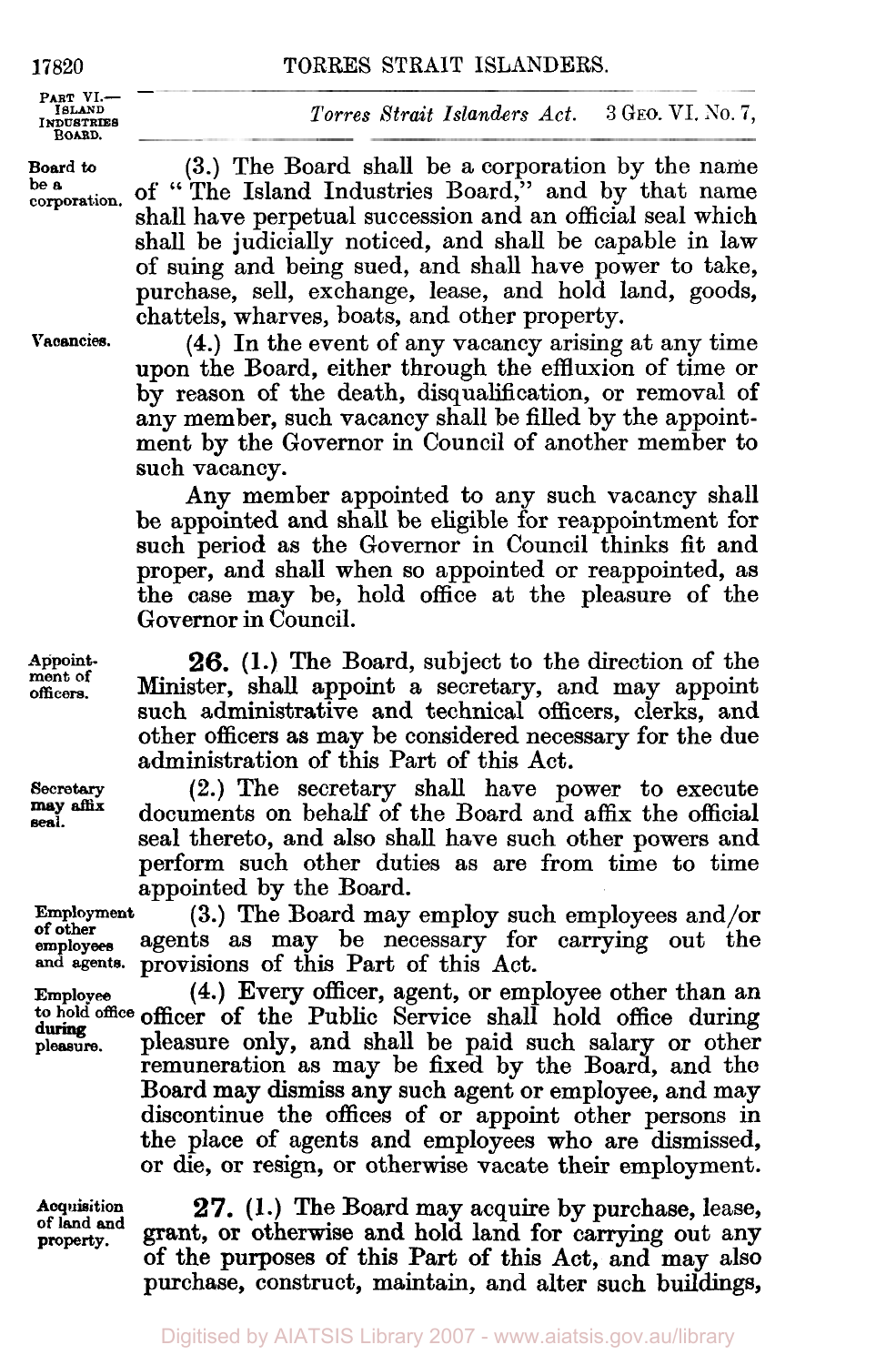**PART VI.---**<br> **ISLAND**<br> **INDUSTRIES BOARD.** 

warehouses, ships, vessels, boats, wharves, tramways, plant, machinery, and other works, improvements, and things as it shall deem necessary or advisable for the purposes of this Part of this Act.

real or personal property and any estate or interest respect to therein, have the power- (2.) The Board shall, with respect to any of its powers with

- (a) To sell, lease, exchange, or make partition ;
- (b) To accept or make surrender of leases ;
- *(c)* To assign, reconvey, or discharge mortgages, securities, or other obligations, either wholly<br>or in part ;<br>
- *(d)* To enter into, modify, or alter any contract or agreement with any person for all or any of the purposes of this Part of this Act ; and
- **(e)** Generally to exercise **all** other rights, powers, functions, and authorities thereover.

(3.) Any such property may **from** time to time be sold or disposed of upon such terms and conditions in all respects as the Board thinks proper.

**28.** Subject to this Part of this Act and to the other-<br>provisions contained in the Schedule hereto, the Board POWers of<br> $\frac{1}{2}$ shall have and may exercise all of the rights, powers, duties, and obligations set out in the schedule hereto.

**29.** The Board shall at the end of each year furnish **Annual**  to the Minister a full report of its operations.

In this section the term " year " means the period Board. of time from and including the first day of April in any calendar year to and including the last day of March in the next succeeding calendar year.

audited by the Auditor-General. **30.** The books and accounts of the Board shall be Audit.

to time make regulations providing for all or any making purposes, whether general or to meet particular cases, that may be convenient for the administration of this Part of this Act, or that may be necessary or convenient to carry out the objects and purposes of this Part of this Act, and where there may be in this Part of this Act no provision or no sufficient provision in respect of any matter or thing adequate, necessary, or expedient to give effect to this Part of this Act, providing for and supplying such omission or insufficiency. 31. The Governor in Council may from time Regulation.

itised by AIATSIS Library 2007 - www.aiatsis.gov.au/library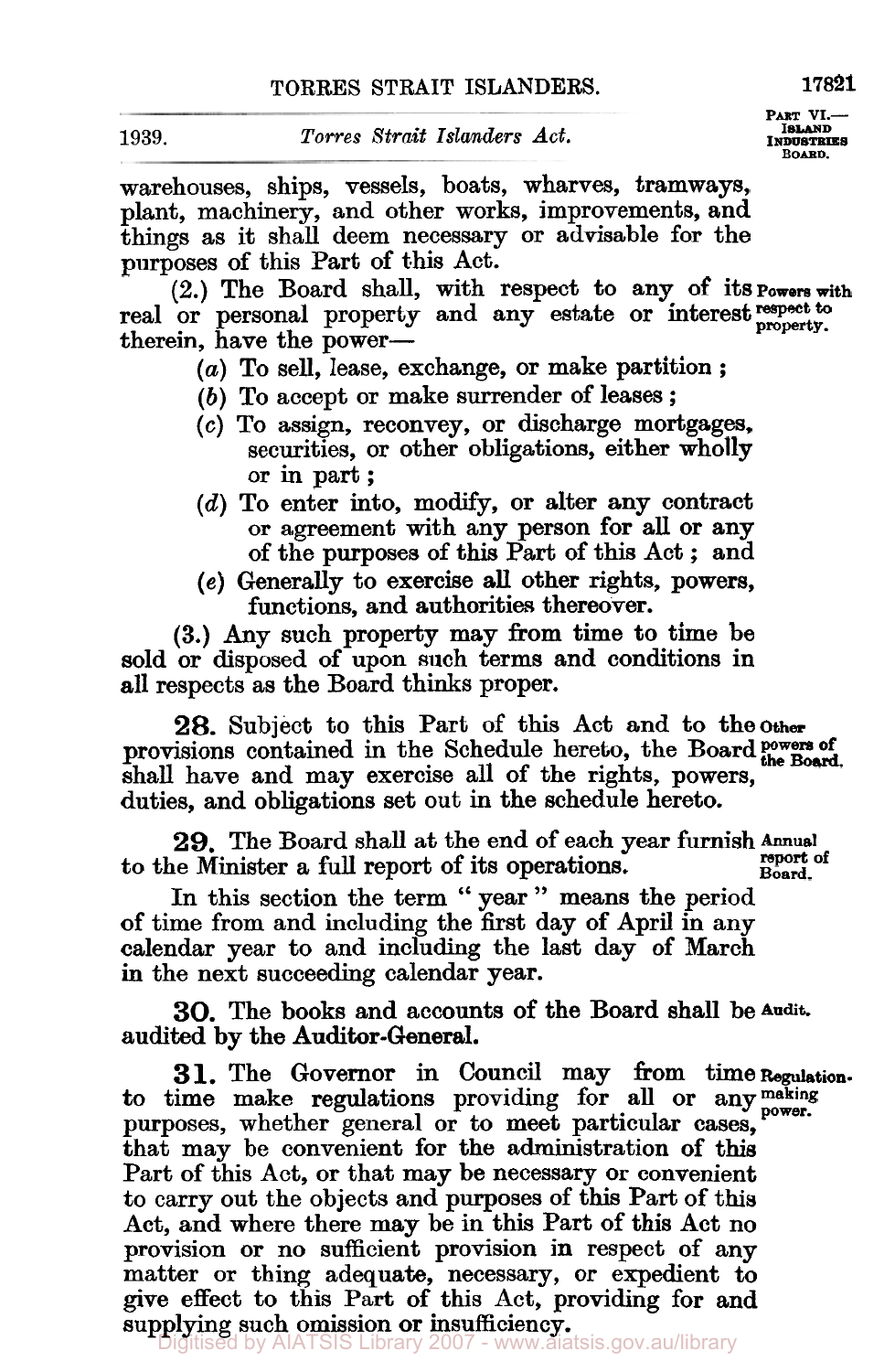**PART VI.- ISLAND INDUSTRIES BOARD.** 

*Torres Strait Islanders Act.* **3 GEO. VI.** *No.* 'i,

Without limiting the generality of the foregoing power to make regulations, regulations may be made prescribing-

- *(a)* The times of holding and the conduct of business at meetings of the Board.
- *(b)* Forms of records, books, documents, and accounts to be kept by the Board either generally or in connection with any particular<br>business, trade, or occupation ; and specifying, where necessary, what officers, employees, **or** agents of the Board shall be responsible **for** the keeping of any such records, books, documents, and/or accounts.
- **(c)** The manner in which the Board may do any act, matter, **or** thing authorised **or** permitted to be done by it under this Part of this Act ; and more particularly the manner in which the Board may conduct any business, trade, **or** occupation (and whether in person **or** by **or** through any agent).
- *(d)* The conduct **of** officers, employees, and agents **of** the Board and **of** other persons who are in, about, **or** upon the property of the Board ; and **for** preventing trespass, damage, **or**  injury to any such property.
- **(e)** Penalties **for** the breach **of** any regulation, which may be recovered by complaint in a summary way under *\*"The Justices Acts,*  **<sup>1886</sup>***to* **<sup>1932</sup>**" :

Provided that **no** such penalty shall exceed twenty pounds.

Section seven **of** this Act shall, *mutatis mutandis,*  **apply** and be observed in respect **of** these regulations.

#### **SCHEDULE. SCHEDULE.**

- **1. The Board may-** 
	- **(1)** Carry **on the business, trade, or occupation, as the case may be, of banker, blacksmith, builder, carpenter, commission agent, common carrier (whether by land or water), dealer (wholesale or retail), engineer, exporter, factor, farmer, fisherman (including fishing for pearl-shell, trochus-shell, and bêche-de-mer), forwarding agent, freight contractor, general merchant, grazier, importer, ironworker, joiner, labour agent, lighterman, manufacturer,**

Digitised by AIATSIS Library 2007 - www.aiatsis.gov.au/library

<sup>\*</sup> *50* **Vic. No. 17 and amending Acts,** *supra,* **pages 1132** *et* **seq.**